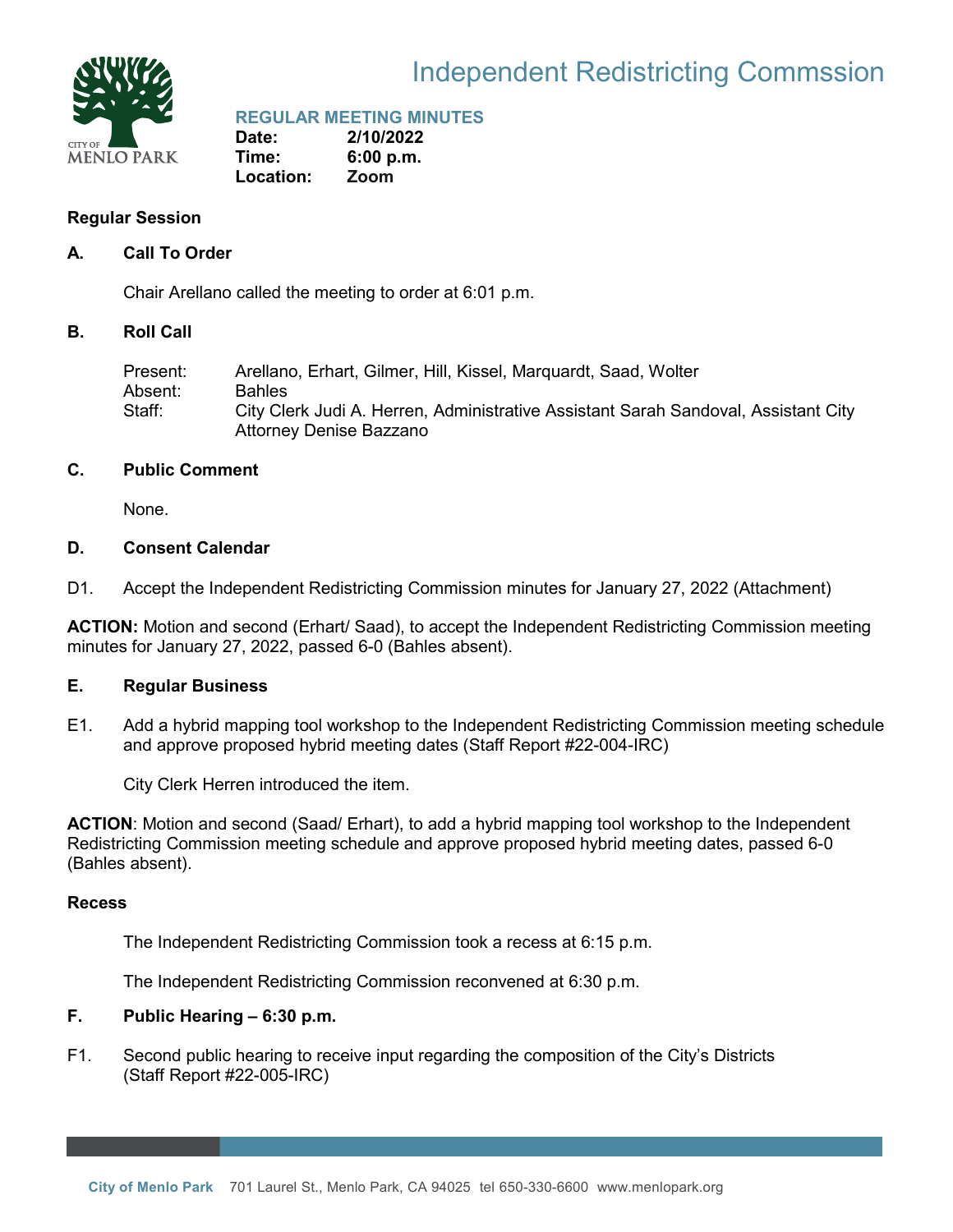Assistant City Attorney Denise Bazzano introduced the item.

Demographer from GEOinovo, Alex Sainz, made a presentation (Attachment).

Chair Arellano opened the public hearing.

- Karen Grove spoke on school districts and dog park users as communities of interest.
- Pam Jones thanked the IRC for the work they are doing, expressed excitement for the library computer stations dedicated to map submissions, and informed the Commission that she has already shared her thoughts on communities of interest using the Districtr tool.

Chair Arellano closed the public hearing.

The IRC received further clarification from GEOinovo staff regarding communities of interest and additional information on how to use the Districtr mapping tool.

### **G. Reports and Announcements**

#### G1. Commissioner reports

The Commission received clarification on the level of engagement with individual City Councilmembers.

#### **H. Adjournment**

Chair Arellano adjourned the meeting at 7:16 p.m.

Sarah Sandoval, Administrative Assistant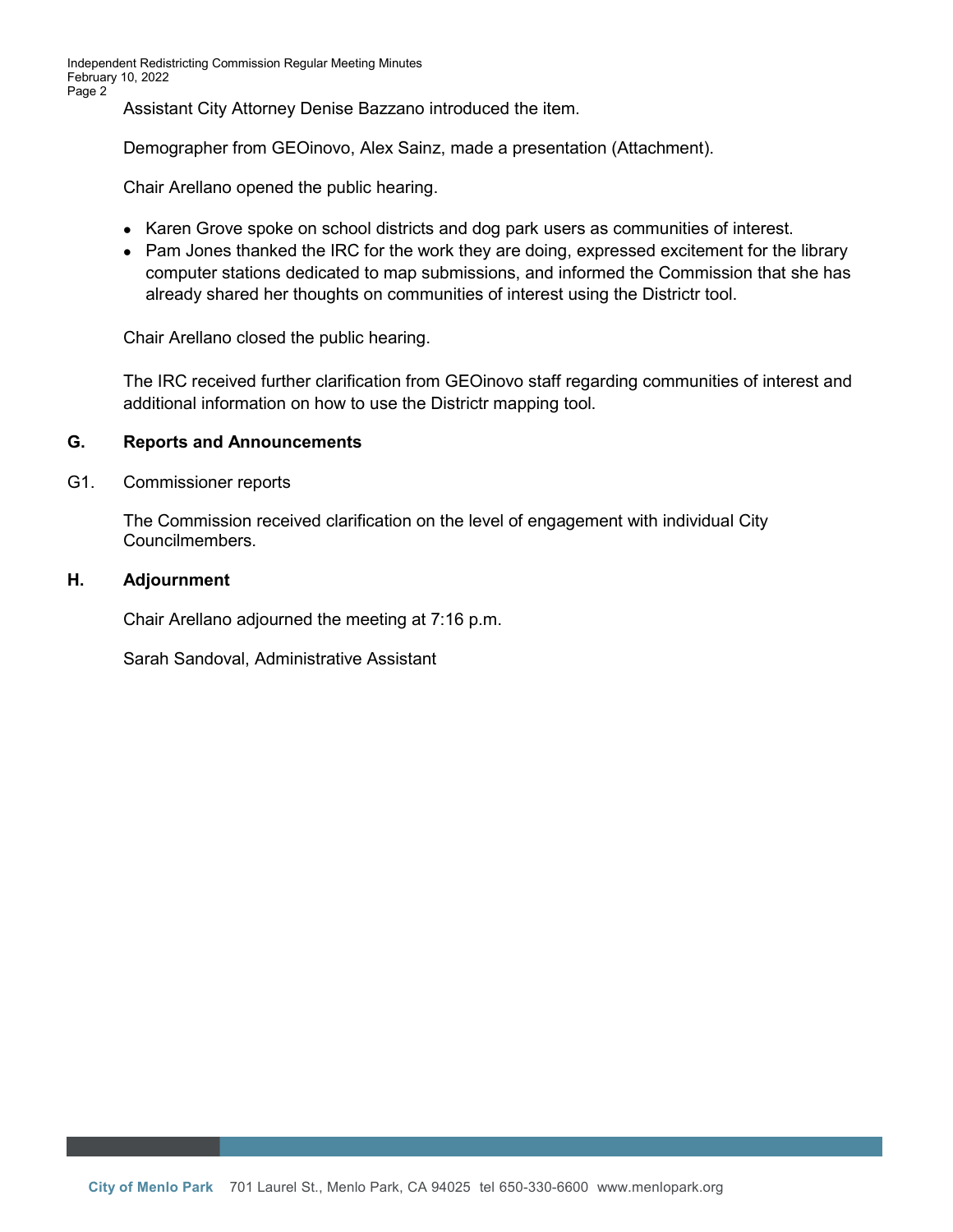E1-PRESENTATION Independent Redistricting Commission Regular Meeting Minutes February 10, 2022 Page 3 of 12

# GEOINOVO

### Communities of Interest Review: Menlo Park Independent Redistricting Commission

**Presentation**

**February 10, 2022**

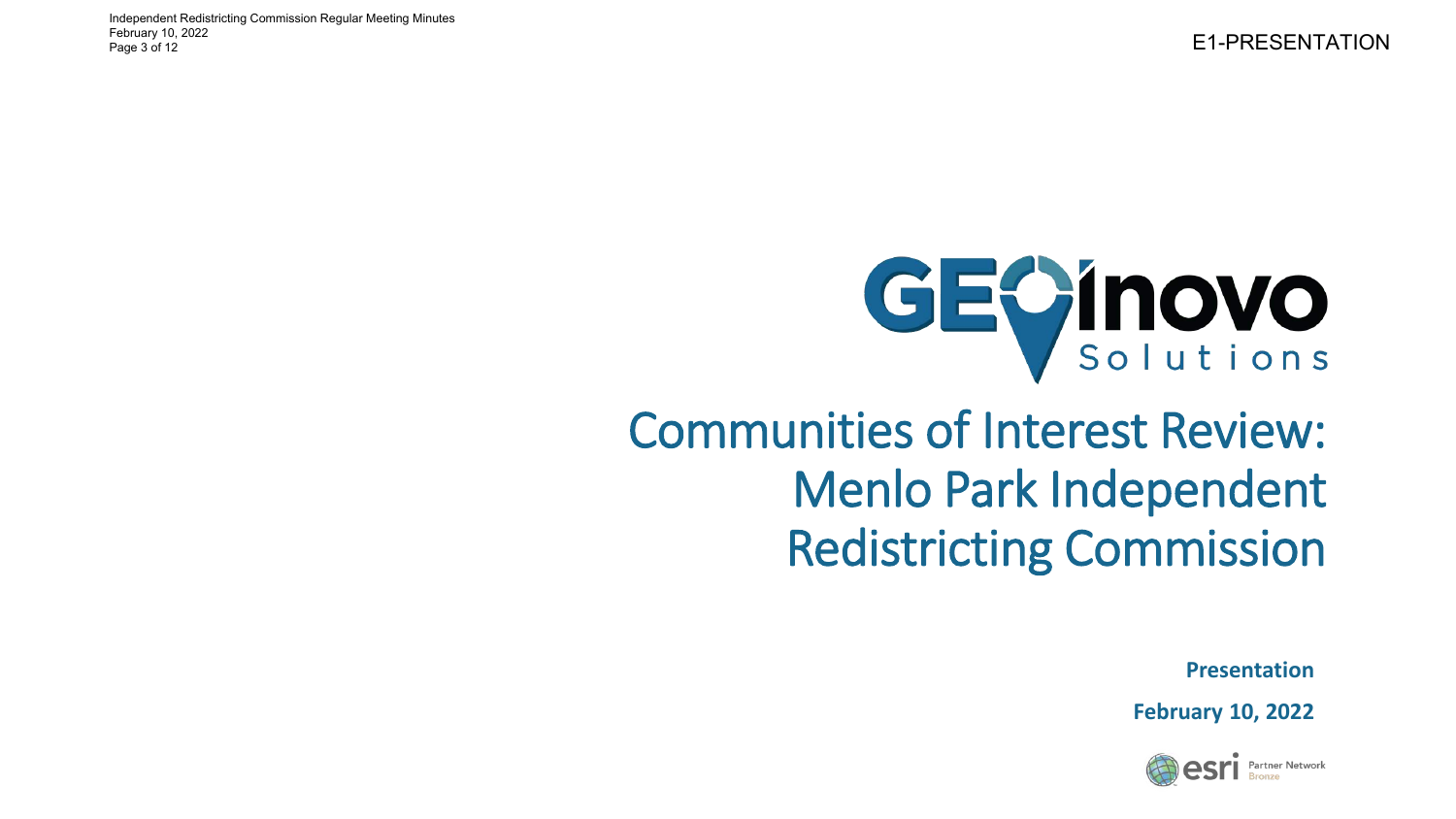## Agenda

- Communities of Interest review
- Definitions and examples for Independent Redistricting Commission and the public
- What qualifies as a COI? What does not?
- Map Tips
- Q&A

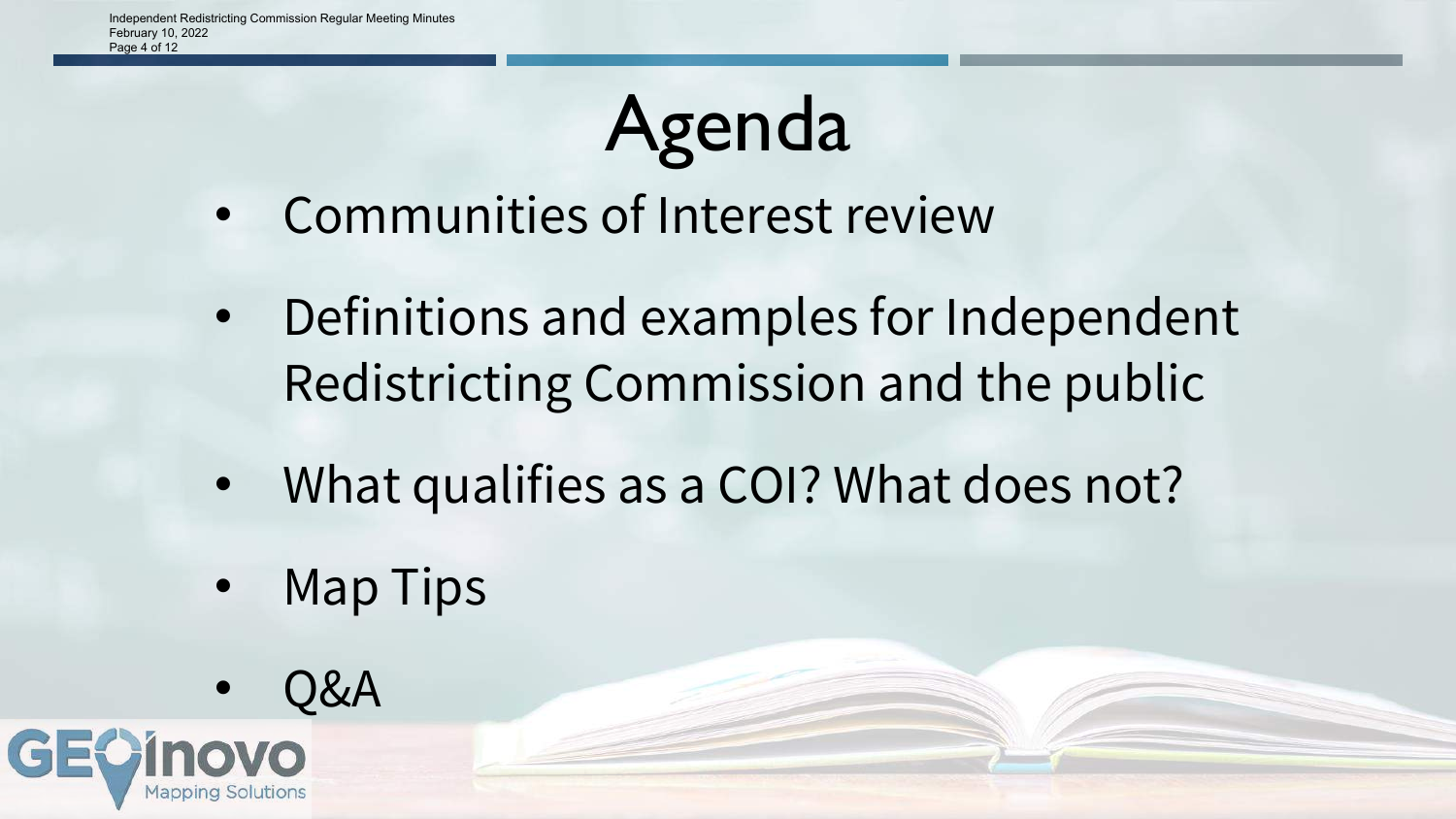## Community of Interest (COI)

- *A "community of interest" is a population that shares common social or economic interests that should be included within a single district for purposes of its effective and fair representation*.
- Source: [California](https://leginfo.legislature.ca.gov/faces/billNavClient.xhtml?bill_id=201920200AB849) Elections Code, Section 21601

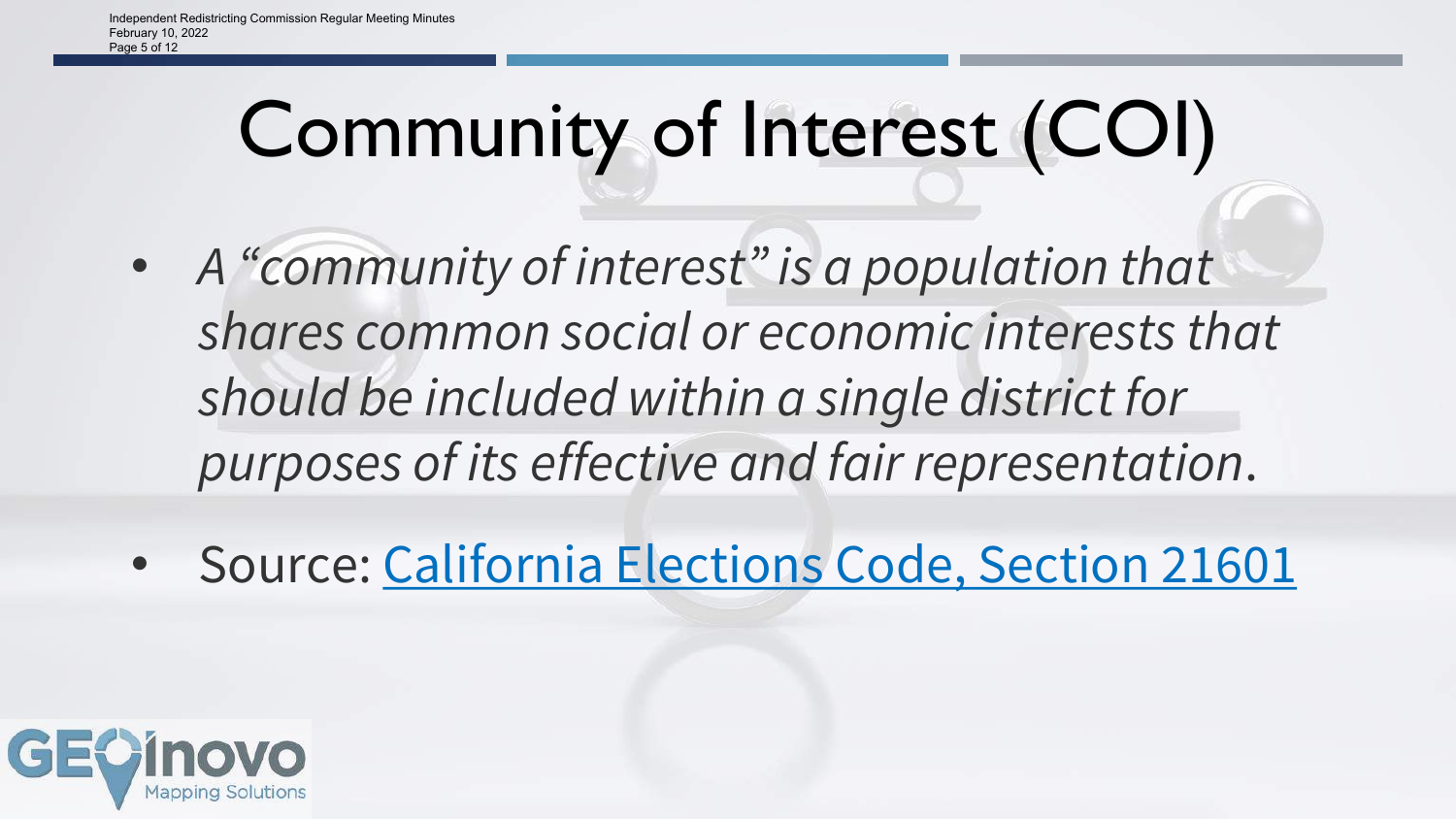Park Forest/Spruce/San

West Menlo

геног Gables

# What is a COI?

- Geographically identifiable for consideration in redistricting
- Geographic extent is subjective and open-ended

Arts/Stanfor

Examples of Voting Rights Act communities: Protected-class ethnic, nationality, and language groups.



Palo Alto

Downt Nori Crescen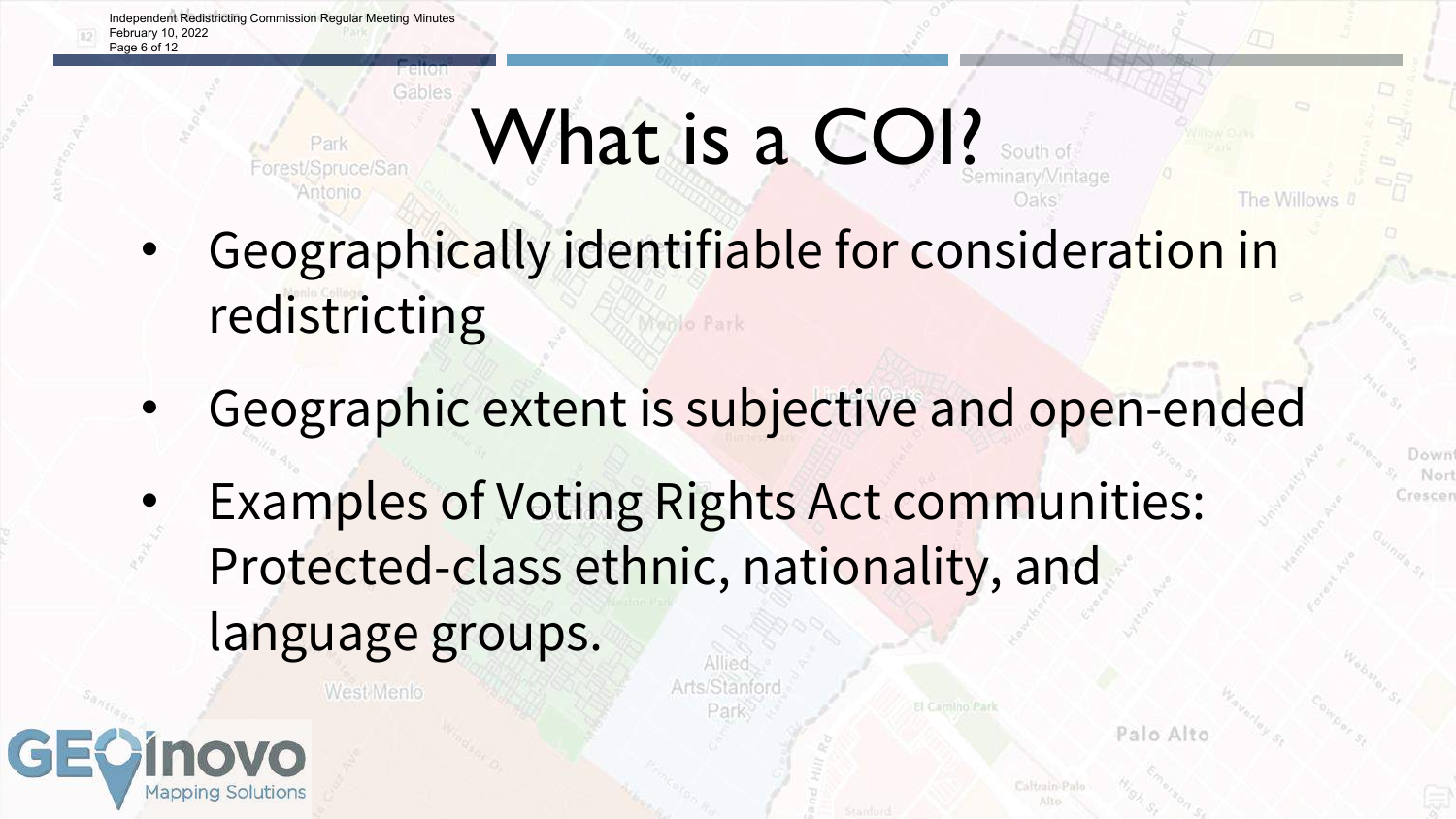## Communities of Interest

- Cultural areas
- Religious communities
- Immigrant communities
- Language groups
- Neighborhoods
- Elderly community



- Homeowner or Renter
- **Downtown**
- Art district / area
- Economic / Business zones
- *Much more*

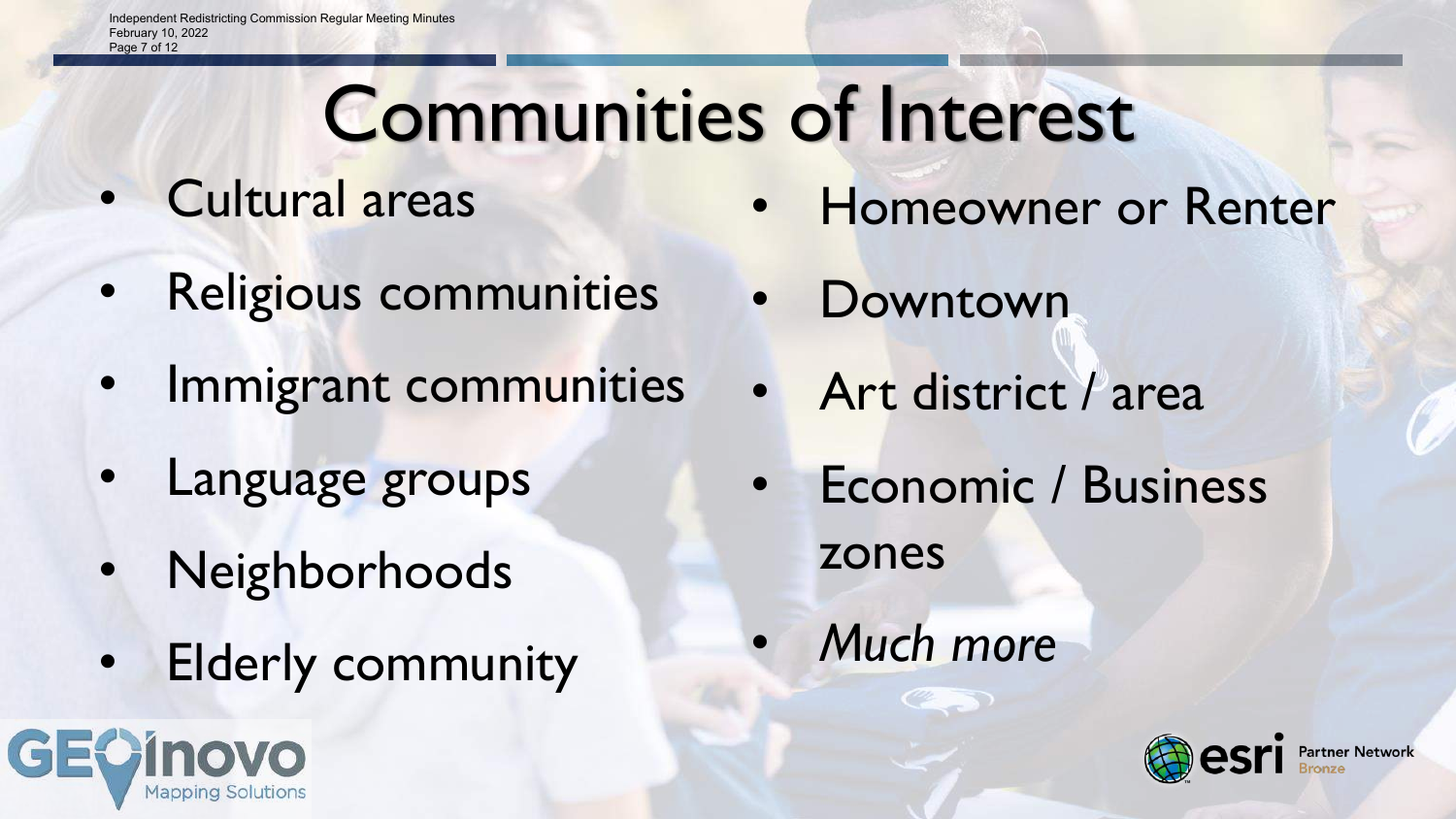### NOT a Community of Interest PROHIBITED DIFFICULT TO CONSIDER

- Political party preference or affiliation
- Association with political incumbents or candidates





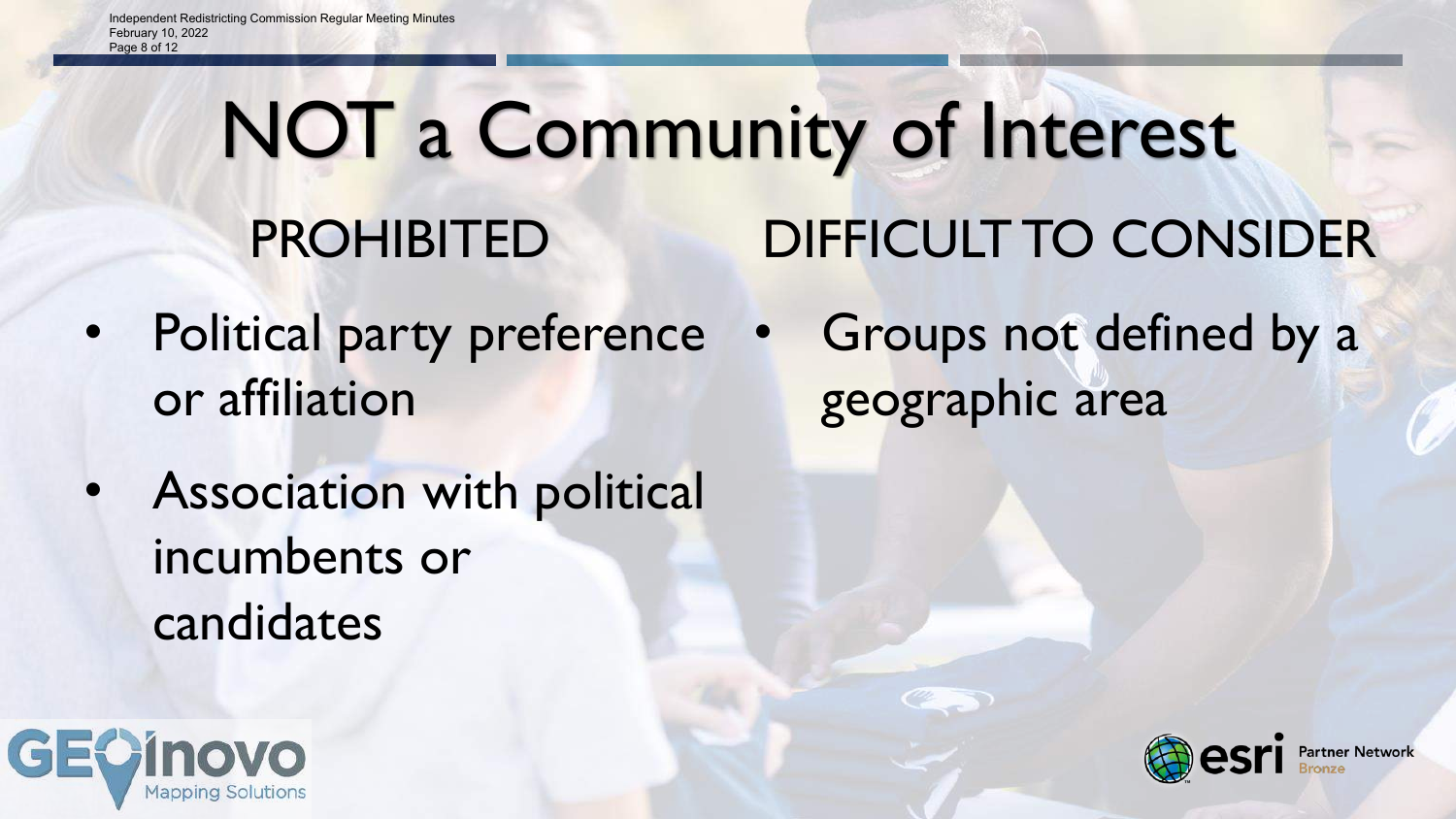Independent Redistricting Commission Regular Meeting Minutes February 10, 2022 Page 9 of 12



\* Population Balance

MAX. POPULATION DEVIATION: U Highlight unassigned units

10 Uses 2020 Decennial Census prison-adjusted data on 2020 Blocks.

6,746

6,586

6.787

6,719

7,302

Ideal: 7,001.4

# Map Tips - COI

- Start with your neighborhood
- Add community description
- Save your map, give it a name (e.g. Sharon

## Heights, Fans of Donut Delite, etc)

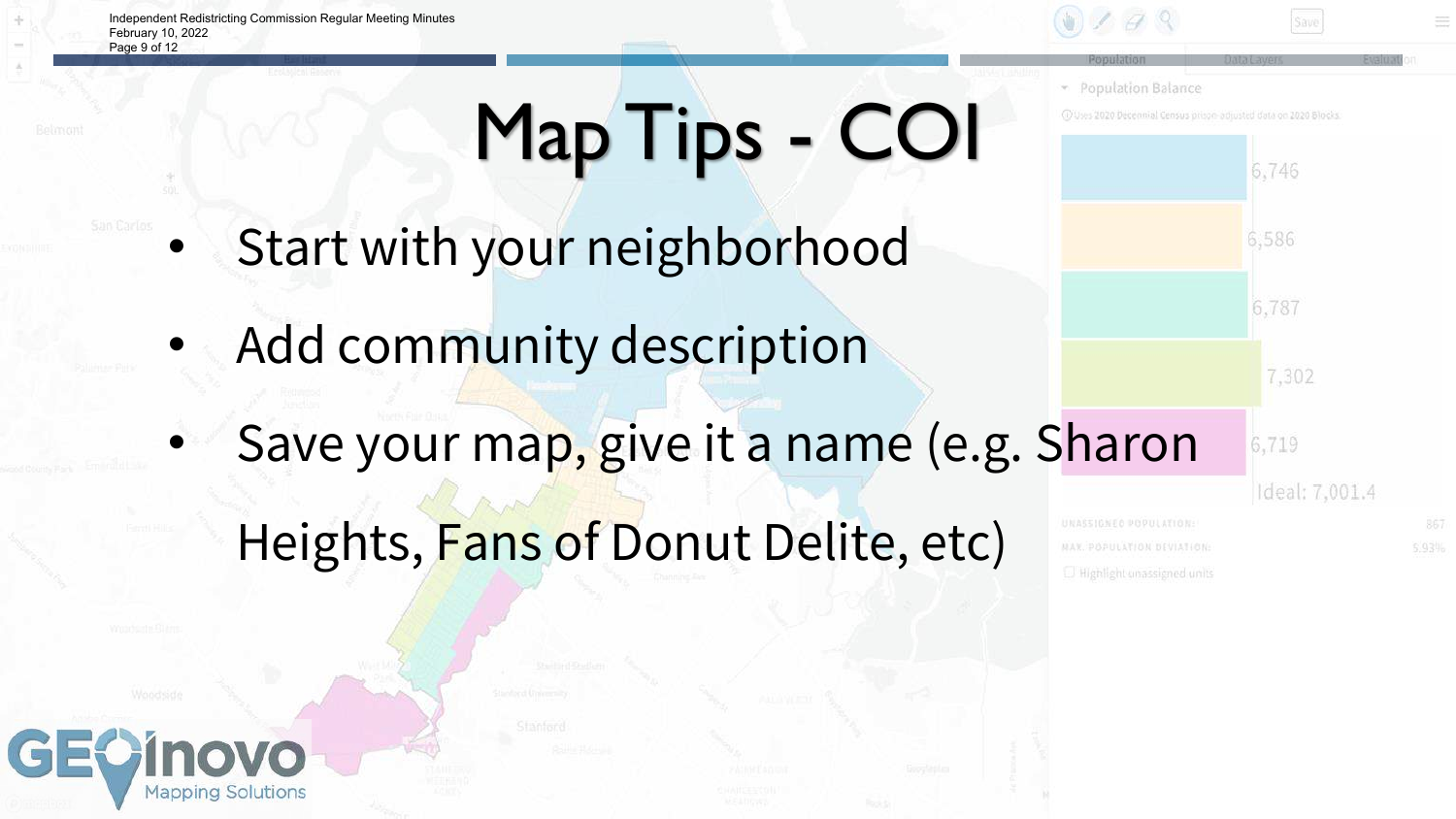Independent Redistricting Commission Regular Meeting Minutes February 10, 2022 Page 10 of 12



**Population Balance** 

6,746

6,586

6.787

6,719

7,302

Ideal: 7,001.4

## Map Tips - Districts

- Start with your neighborhood
	- Leverage real-time feedback for population balance – keep variance under 10%
	- Inspect / info tool to view census block data
- Save your map, give it a name (e.g. Sharon Heights, Fans of Donut Delite, etc)

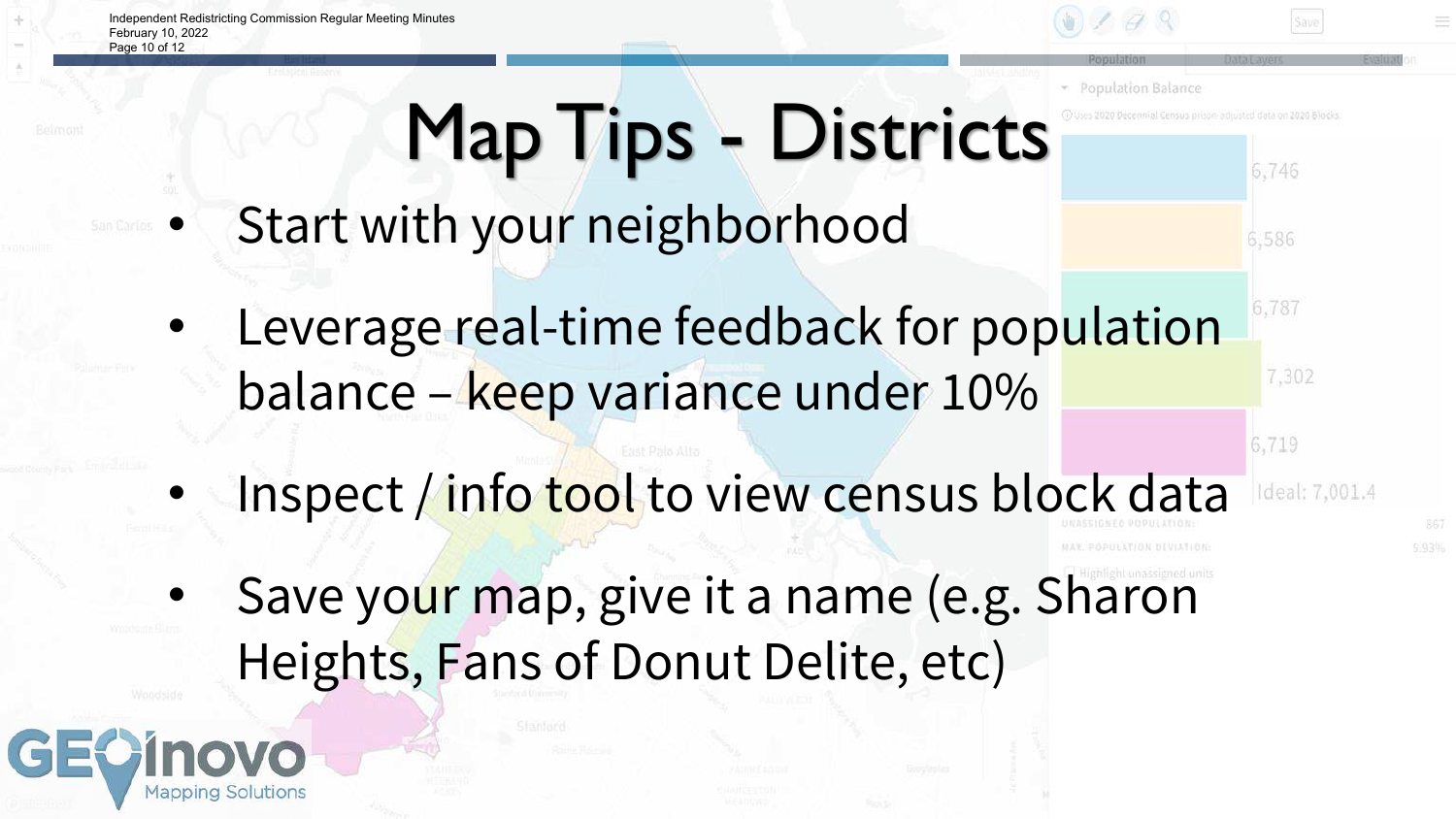Independent Redistricting Commission Regular Meeting Minutes February 10, 2022 Page 11 of 12

 $B_{dy}$   $R_d$ 

Iwood City

 $84$ 

## **Technology Update**

Redwood Junction

 $\boxed{82}$ 

• DistrictR: ongoing COI and district submission

East Palo Alto

- review and analysis
- Demographic Dashboard coming soon
- Menlo Park web map and demographic data coming soon.

Palo Alto